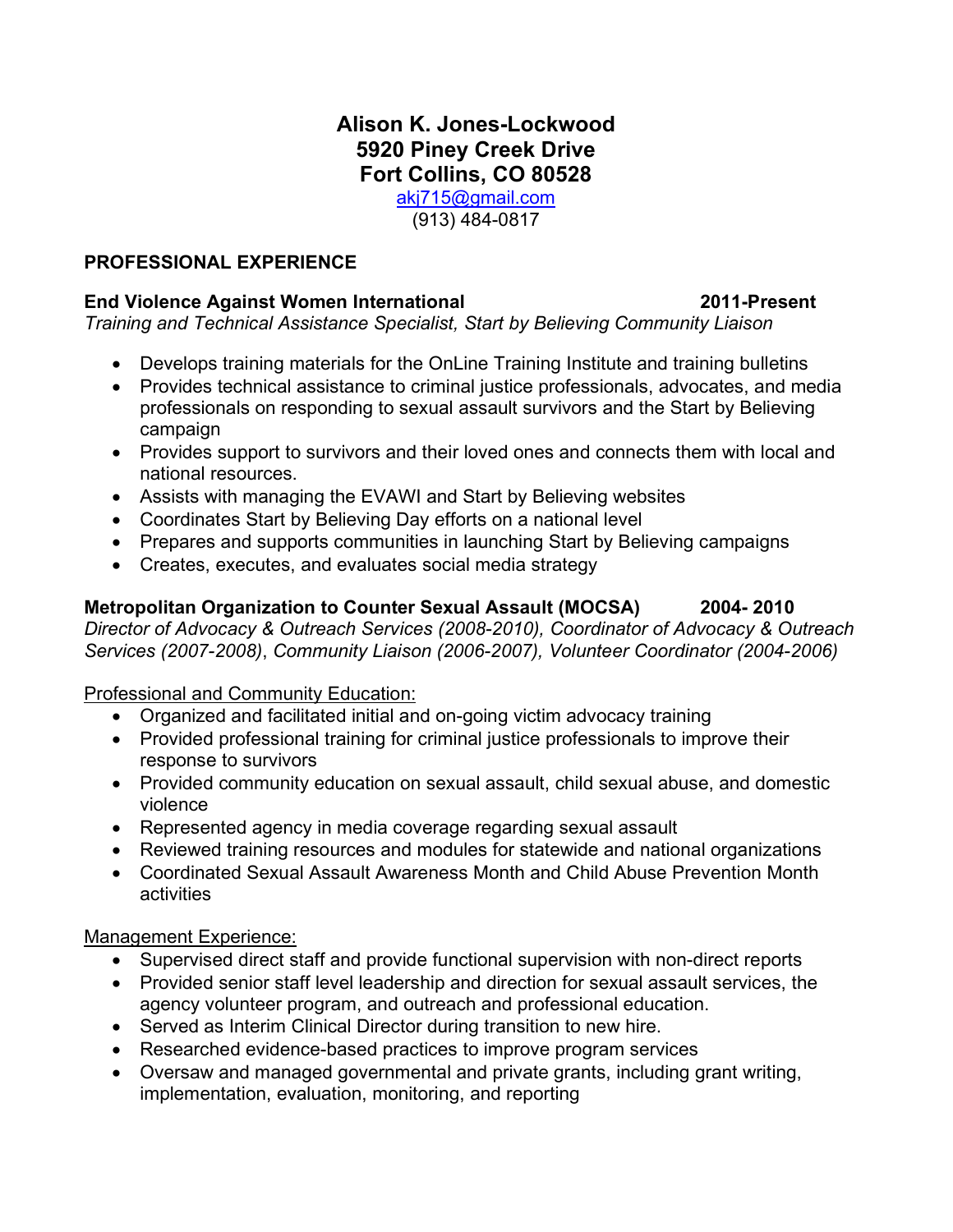• Assisted with fund development, with particular emphasis on United Way and the Combined Federal Campaign

### Advocacy:

- Coordinated sexual assault legislative advocacy and systems advocacy
- Assisted with development of two Sexual Assault Response Teams (SARTs)
- Served as agency representative on four regional/local SARTs
- Represented agency on committees for the Kansas and Missouri coalitions against sexual and domestic violence
- Provided training and technical assistance related to sexual violence services for Kansas and Missouri rape crisis centers
- Served as agency liaison for the Making a Difference (MAD) project with End Violence Against Women International (EVAWI)
- Participated in community and statewide coalitions against human trafficking
- Provided individual advocacy and crisis line support to survivors of sexual violence

# **Center for Community Solutions 2002-2004**

*Volunteer & Operations Coordinator*

- Organized and facilitated internal victim advocacy training, including writing the agency volunteer policy and procedure manual
- Recruited, screened, and supervised agency volunteers
- Conducted outreach throughout the San Diego Community to increase awareness of sexual assault
- Provided professional training for criminal justice professionals to improve their response to survivors
- Provided individual advocacy and crisis line support to survivors of sexual violence

# **Fleet and Family Support Center 2001-2002**

*Sexual Assault Victim Intervention (SAVI) Specialist*

- Organized and facilitated internal victim advocacy training
- Screened and supervised active duty SAVI advocates
- Conducted sexual assault awareness training for active duty military
- Provided professional education to command staff to improve the response to sexual assault
- Traveled with active duty military (on-board ship) to Hawaii, for the purpose of increasing awareness of sexual violence
- Provided individual advocacy and crisis line support to survivors of sexual violence

# **PRESENTATION EXPERIENCE**

- Start by Believing as a Tool for Prevention EVAWI International Conference on Sexual Assault, Domestic Violence, Trauma, and Resilience (2021)
- Start by Believing as a Tool for Prevention South Dakota Network Against Family Violence and Sexual Assault (2021)
- Start by Believing as a Tool for Prevention Texas Victim Services Association 2021 Biennial Training Conference (2021)
- Sexual and Domestic Violence Victim Advocacy Training YWCA Kauai, HI (2020)
- VINE Awareness and Education webinar (2020)